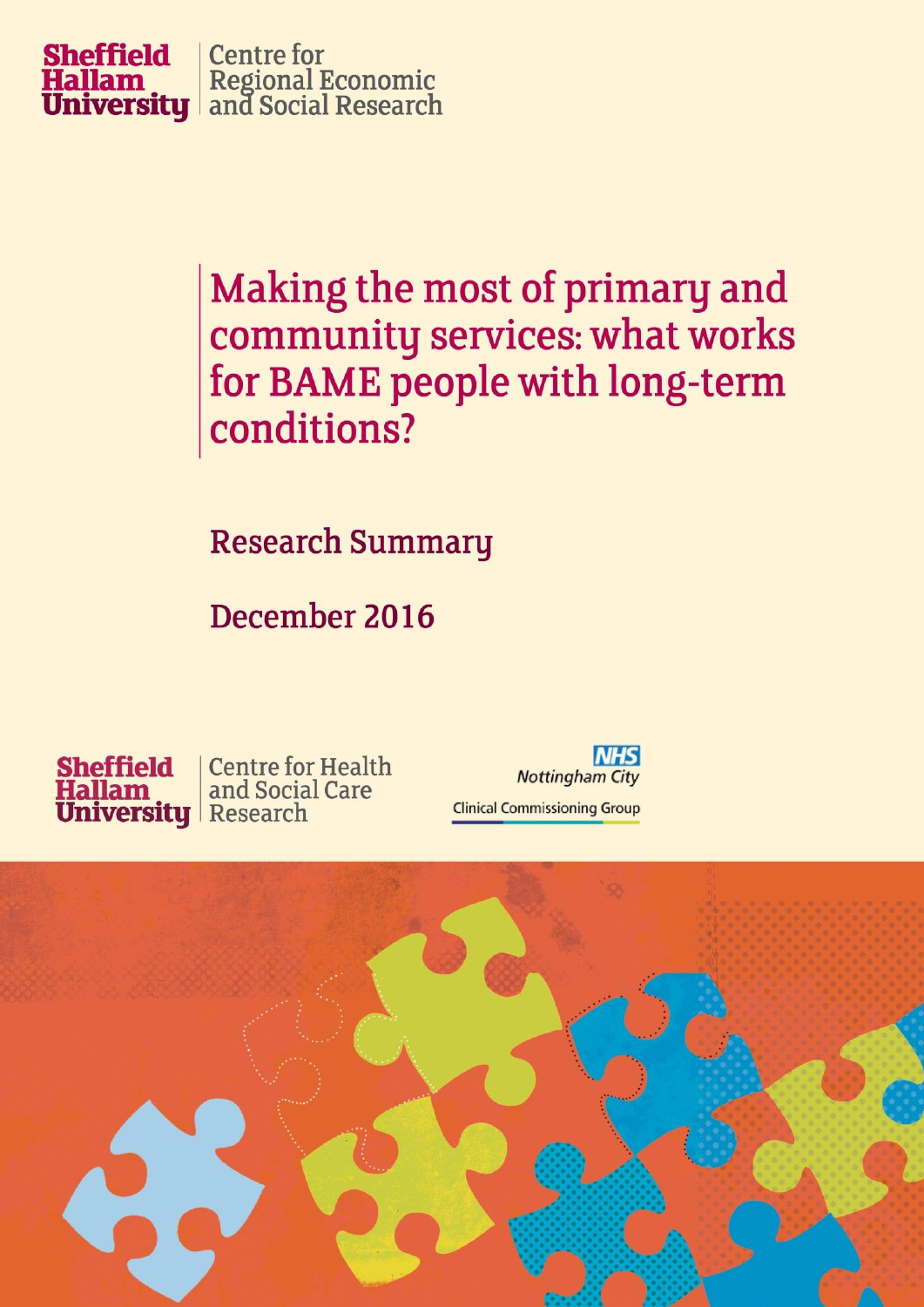# **Making the most of primary and community services: what works for BAME people with long-term conditions?**

**Research Summary**

**Author(s):**

Nadia Bashir Chris Dayson Lindsey McCarthy *With* Punita Chowbey Mubarak Ismail

December 2016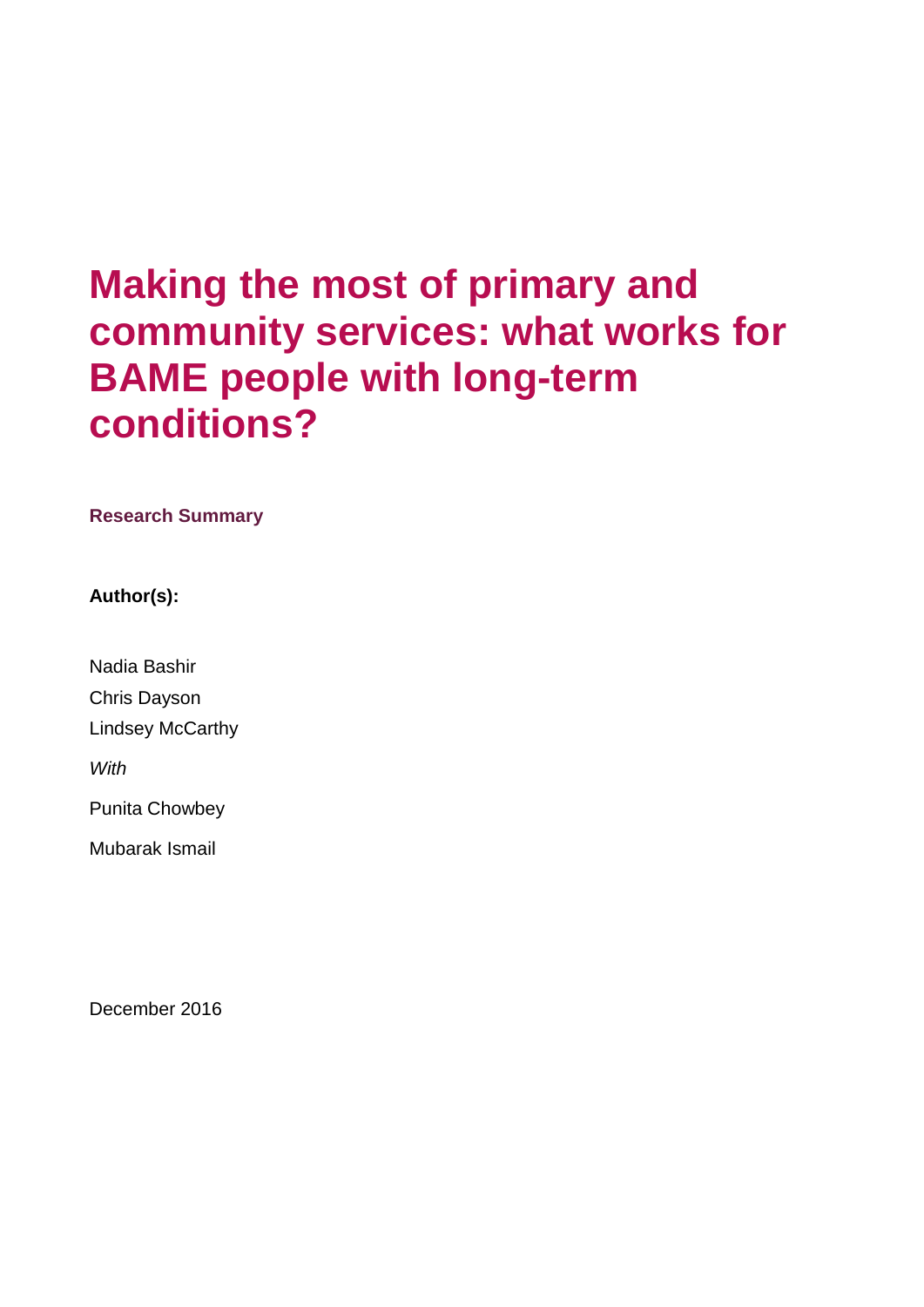# **Acknowledgements**

This research was undertaken by a team from the Centre for Regional Economic and Social Research (CRESR) and Centre for Health and Social Care Research (CHSCR) at Sheffield Hallam University, on behalf of NHS Nottingham Clinical Commissioning Group. The research would not have been possible without the commitment of 86 research participants from across the City of Nottingham or seven local voluntary and community organisations that facilitated their participation:

- Nottingham Chinese Welfare Association
- Asian Women's Project
- Afro-Caribbean Women's Group (men welcome), Queens Walk Centre
- Gambian Community Centre
- African focus group (organised and delivered with Self Help UK and City CCG)
- The Signpost to Polish Success
- Indian Community Centre Association
- Kemet FM
- Radio Faza
- BAME Outreach and Development Worker for Self Help UK

The Research Team would also like to thank representatives of the wider public, voluntary and community sectors who have given up their time to contribute to the study. We are particularly grateful to members of the Research Steering Group - Rachel Illingworth, Dawn Jameson and Dr Manik Arora - for their on-going support for the study. The study had NHS research governance approval from Nottingham University Hospitals NHS Trust (Ref: 15RS004), NHS Nottingham Clinical Commissioning Group (Ref: 300615) and Nottingham CityCare Partnership.

#### **Contact information**

| For the Research Team |                                                                                                  | For NHS Nottingham City CCG |                                                       |
|-----------------------|--------------------------------------------------------------------------------------------------|-----------------------------|-------------------------------------------------------|
| Name:                 | Chris Dayson<br>Senior Research Fellow                                                           | Name:                       | Rachel Illingworth<br>Head of Research and Evaluation |
| Address:              | Unit 10 Science Park<br><b>City Campus</b><br><b>Howard Street</b><br>Sheffield<br><b>S1 1WB</b> | Address:                    | 1 Standard Court<br>Park Row<br>Nottingham<br>NG1 6GN |
| Tel:                  | 0114 2253539                                                                                     | Tel:                        | 0115 8839556                                          |
| Email:                | c.dayson@shu.ac.uk                                                                               | Email:                      | rachel.illingworth@nottinghamcity.nhs.uk              |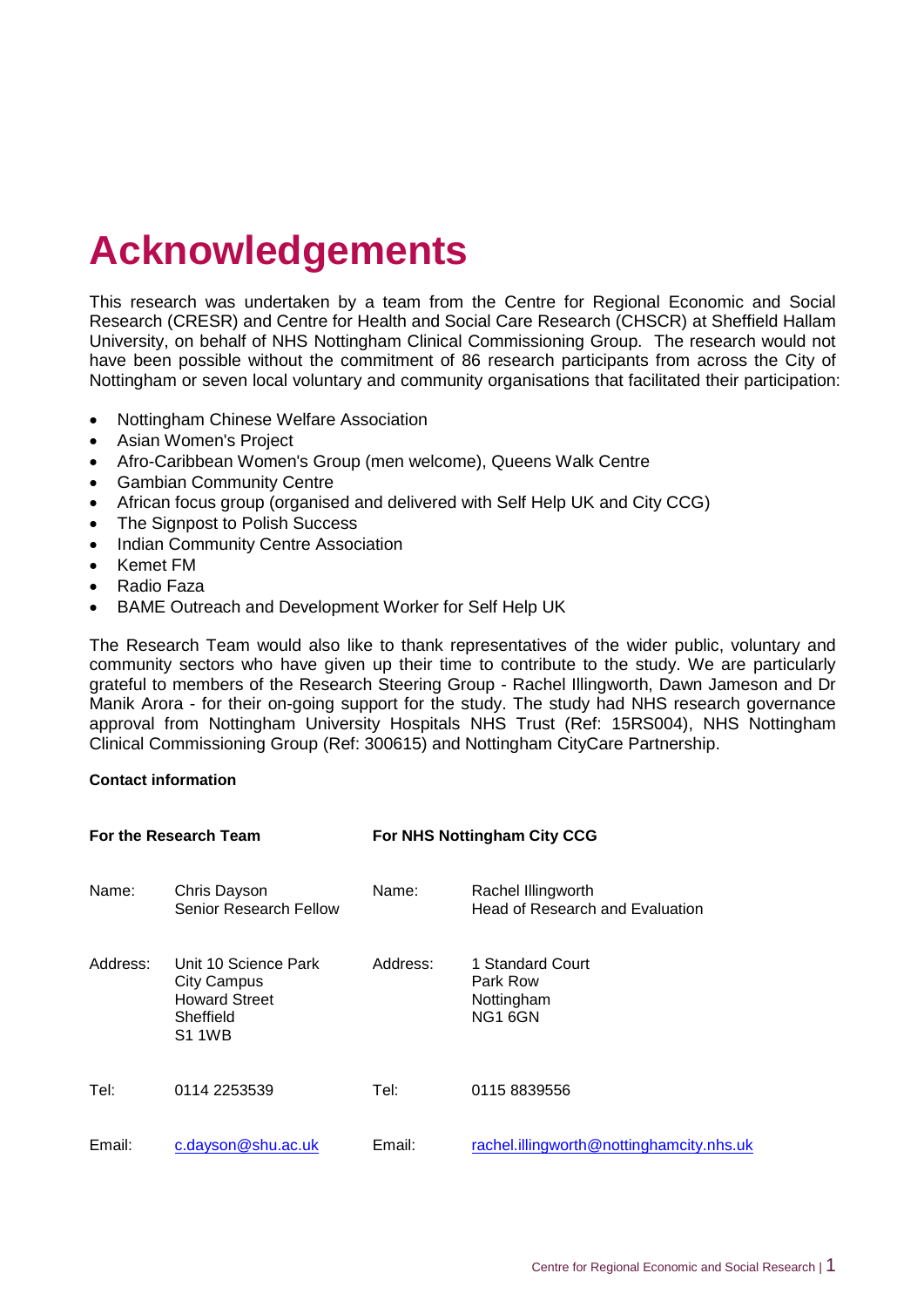## **Introduction**

-

This report is a summary output from an exploratory research study into the **uptake of primary and community diabetes and respiratory long-term conditions services in Black Asian and Minority Ethnic (BAME) communities in Nottingham City**. The study was commissioned by NHS Nottingham City Clinical Commissioning Group ('the CCG') and undertaken by a team of researchers at Sheffield Hallam University.<sup>1</sup>

Nottingham City has a **large BAME population** which accounts for just over one third (35 per cent) of the total population, having increased from just under a fifth (19 per cent) in 2001. Although, overall, BAME residents are less likely than non-BAME residents to report poor health, this is due to the younger age profile of BAME residents, and masks an underlying trend amongst older BAME residents (aged 50+) which indicates they are **more likely than non-BAME residents of the same age to report poor health**. These trends mean long-term condition support services for these communities are important and will grow in importance in the future. As such, the CCG commissioned the study to inform how they can best work in partnership with local BAME communities to increase the uptake of community and long-term conditions services in Nottingham. In particular, they wanted to **better understand the barriers and enabling factors from the perspective of BAME communities** to support the development of effective commissioning strategies that meet their needs and promote and support increased service uptake.

The study was framed around four research questions:

- What are the **blocks and barriers** to people from BAME communities with long-term conditions accessing and taking up existing long-term conditions services?
- How should the CCG, GP practices and service providers **engage with BAME communities most effectively**, including through an asset-based approach?
- What **changes need to be made** to the way services are delivered?
- What are the **next steps for commissioners** to support a sustained increase in uptake of long-term conditions services by BAME communities?

The study was undertaken in two phases between April 2015 and September 2016:

- **Phase 1** was an evidence review, covering UK and international literature and including published academic papers and a wider body of 'grey' material from policy and practice. Secondary data were analysed to provide contextual information and to inform subsequent phases of the study.
- **Phase 2** involved in-depth qualitative research to explore the local context further and identify what needs to be done differently to encourage increased uptake. 69 in-depth qualitative interviews were undertaken with BAME service users from across the City of Nottingham along with 17 stakeholders from the across the local NHS, its local statutory partners and the local voluntary and community sector.

This report provides a summary of the key findings from the research. It aims to provide the CCG and its partners with a **better understanding of the barriers, enabling factors, and best practice associated with the delivery of long-term conditions services to people from BAME communities**, with a view to supporting the development of workable solutions that encourage greater uptake of these services in the future.

 $1$  The Centre for Regional Economic and Social Research (CRESR) led the research with support from the Centre for Health and Social Care Research (CHSCR)..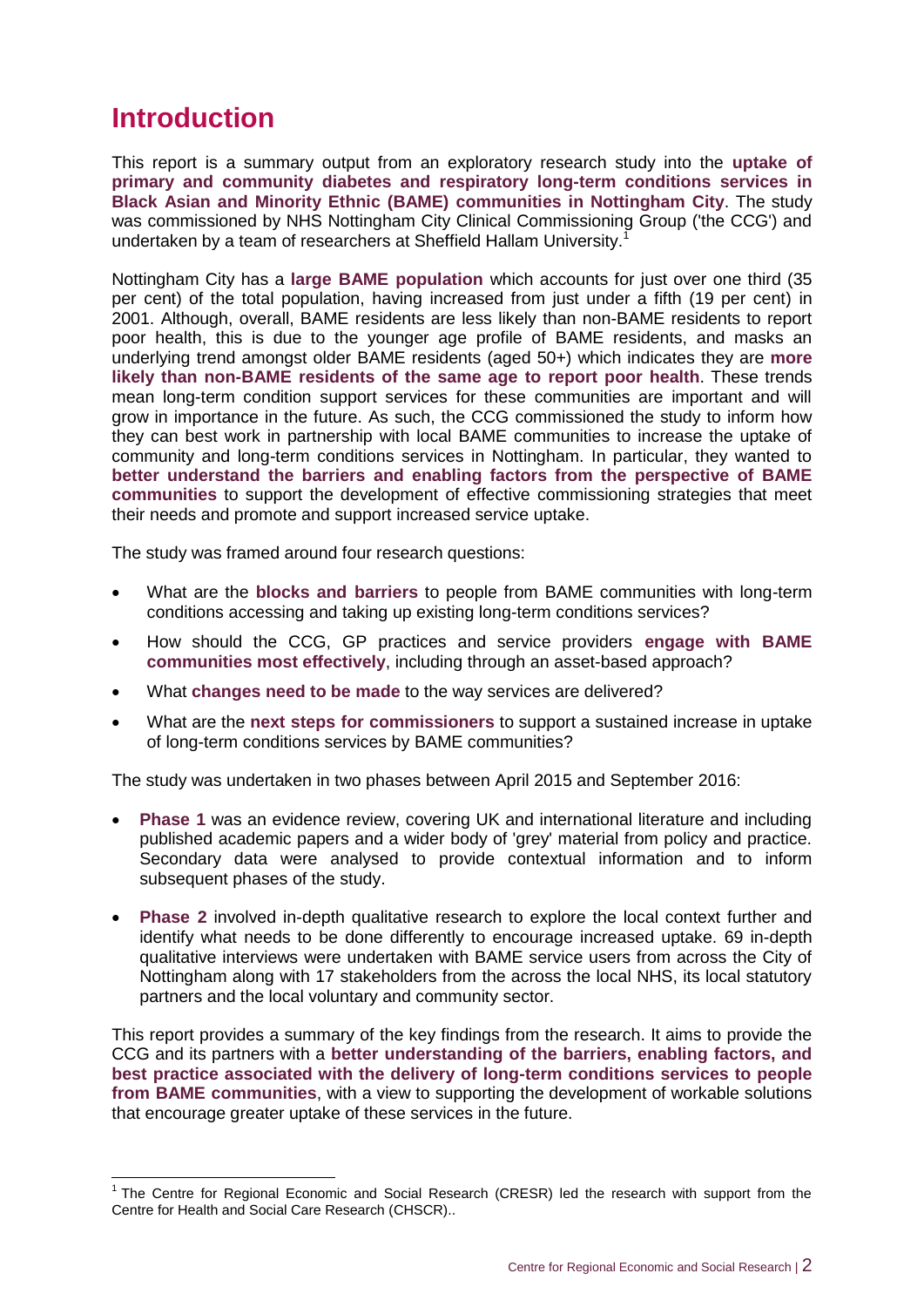## **Key findings**

The research identified findings under eight key themes.

#### **Language and communication Awareness and understanding**

- Poor English language skills lead to low uptake of community and long term conditions services.
- People in contact with health professionals who spoke their first language accessed services with greater ease.
- Experiences of using NHS interpreters were positive.
- There was considerable reliance on family members to act as interpreters and translators of health information.
- All health correspondence was provided in English which meant that participants with low English literacy relied on family members to help them.

#### **Provision of services Marketing and publicity**

- Satisfaction with the flexibility and convenience of appointment times and locations for services and educational programmes was mixed.
- Some people spoke positively about their experience of making an appointment but others encountered difficulties at their local surgeries.
- People were keen to attend educational classes but struggled to travel there if they were not within easy reach of their homes.
- Services were more readily taken up when the timings fitted with people's daily commitments.
- Continuity of staff made a difference to patient satisfaction and willingness to engage with services.
- People were positive about services if they had been attentive to specific cultural needs.

- There was a significant knowledge gap around the symptoms and management of diabetes and asthma.
- Gaps in knowledge were explained by a lack of available information before and after diagnosis.
- People had more confidence in managing their condition if they had attended educational courses such as Juggle.
- Other useful channels for learning about a health condition included self-research, television, community radio, and health leaflets/pamphlets.

- Translated health information on diabetes and respiratory conditions was not offered to the majority of the people in our study in their main languages.
- However, translated materials proved ineffective where patients were illiterate in their first language and health materials alone were not seen as enough to convey complex health information.
- Face-to-face contact, including the Juggle Diabetes Service, along with outreach workers, and speaking with others living with that condition, was a valued method of learning about the management of long-term conditions for many participants.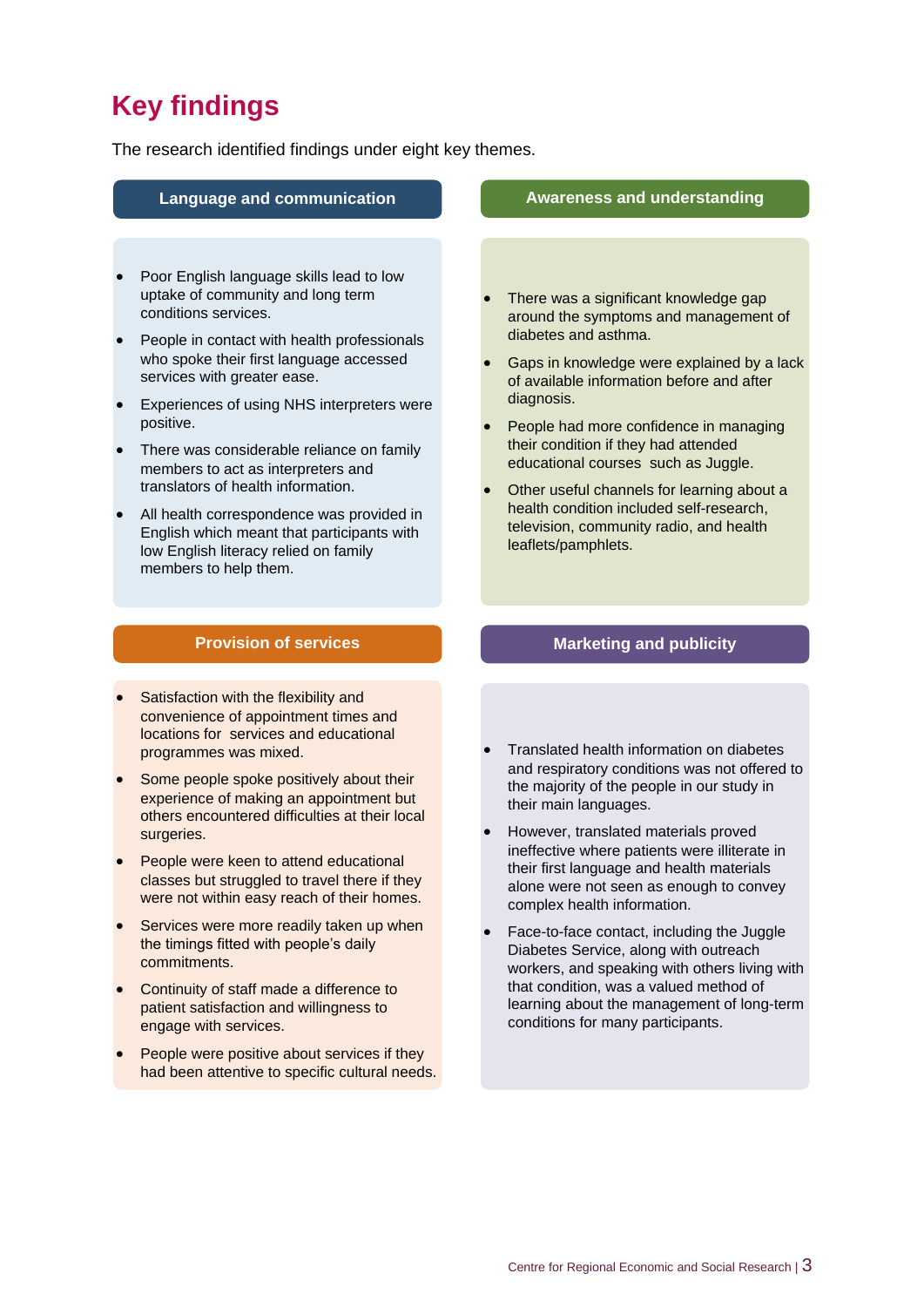#### **Religious and cultural barriers Sources of support**

- The role of religion in participants' day-to day lives varied: from playing no role at all to a very significant one.
- Vast amounts of 'faith' and 'trust' were placed in god as providing support above and beyond assistance of any other kind.
- Some people remain poorly educated in religious principles related to their health, suggesting that community leaders could play an educative role in their communities using religion to influence change.
- There was some recognition of various cultural factors and discussion about how they influenced health.
- The cultural practice of living with extended family emerged as an interesting finding due to its implications for managing diabetes.

#### **Socio-economic status and discrimination Cultural competency**

- Experience of discrimination was very uncommon but people's financial situations often influenced the extent to which they could maintain a healthy lifestyle.
- The cost of travel was a barrier to attending appointments, which sometimes resulted in people missing appointments altogether if they could not afford the bus or taxi fare.
- Managing diabetes by maintaining a healthy diet was sometimes difficult for people as they perceived healthier food to be more expensive.
- When people were a carer for a partner or relative, this often conflicted with the time they had available for attending health appointments, attending other services in the community, and maintaining a healthy lifestyle.

- The doctor was perceived by many people as best placed to assist them with their long-term health condition.
- The Diabetes Specialist Nurse played a significant role in the management of diabetes, giving people time and providing emotional support.
- Resources within communities, such as local community organisations, provided a valuable source of support based on cultural norms and values, familiarity, and trust.
- Family members played a significant role in providing practical help to their relatives in areas such as household chores, transport, interpretation and translation.
- There was a lack of awareness about self help groups, with only a few participants having accessed them. However, they liked the idea of self-help and expressed interest in attending in the future.

- People were mainly satisfied with health professionals' understanding of language, religious and cultural needs, although some expressed concerns that there was often only basic understanding of these needs.
- Some health professionals had a limited understanding of the diets of different communities when providing advice, which limited the impact of their recommendations.
- The diabetes educational programme Juggle – was cited as an example of good practice for its cultural sensitivity in providing bilingual trainers and educational content tailored to reflect the diets of different communities.
- The diversity of BAME groups in Nottingham City, which has expanded in recent years, is not necessarily reflected in the cultural awareness training that is provided.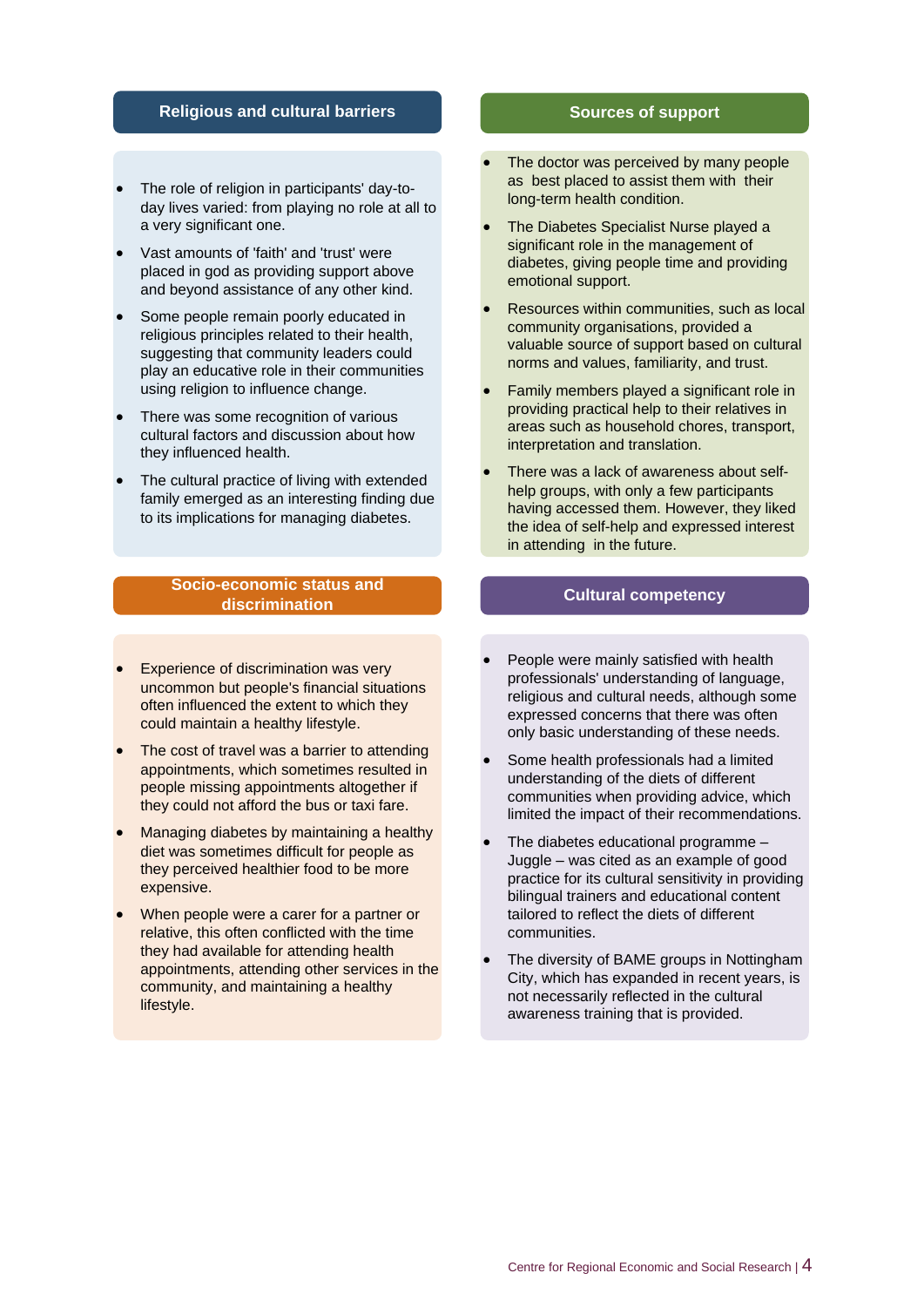## **Conclusions**

### **What are the blocks and barriers to people from BAME communities with longterm conditions accessing and taking-up existing long-term conditions services?**

The research has identified a number of factors associated with the uptake of long-term conditions services by people across Nottingham's BAME communities<sup>2</sup>. These factors can be both *barriers to* and *enablers of* service uptake, depending on whether and how effectively they are addressed.

#### *Language and communication*

Poor English language skills were found to be a significant reason for the low uptake of services as these affected an individual's ability to communicate with health professionals about their condition(s) (and vice-versa). Where people had regular contact with health professionals who spoke their first language they were able to access services with greater ease. Although communication in a person's first language was always preferable good quality translation was found to be an effective alternative but, conversely, where translation was of a lower quality and consistency this was found to inhibit service use and understanding. Many people did not use translators, relying instead on family members to communicate with health professionals on their behalf and facilitate their engagement with services. When translators were not provided and family members were not available this could lead to insurmountable language barriers and a frustrating experience of engaging with health services that had negative consequences for people's management of their health condition.

#### *Awareness and understanding of health conditions*

There was a general lack of awareness and understanding about the symptoms and management of long-term conditions which held people back from accessing primary and community services. Often these gaps in knowledge originated from the diagnosis process but were exacerbated by an ongoing lack of information about their condition and the importance of managing its symptoms. When people did access educational support and/or specialist services they had much more confidence about how to manage their health condition.

#### *Provision of services*

The flexibility and accessibility of services was a key concern for people with long-term health conditions. Providing convenient appointment times and delivering services and educational programmes in accessible locations were key factors in their uptake. People were keen to attend health appointments and broader services but these were more likely to be taken up if they were within easy reach of their home and could be fitted around their daily work, family and wider commitments. Services were viewed more positively and considered most effective when there was continuity of staff and where they had been attentive to specific cultural and religious needs.

**ENVIRT 2**<br><sup>2</sup> These are a series of overarching factors that affect the range of BAME communities in the City of Nottingham. However, at a community level these need to be understood in the context of the specific cultural and religious norms of those communities such as language, diet, routines and practises.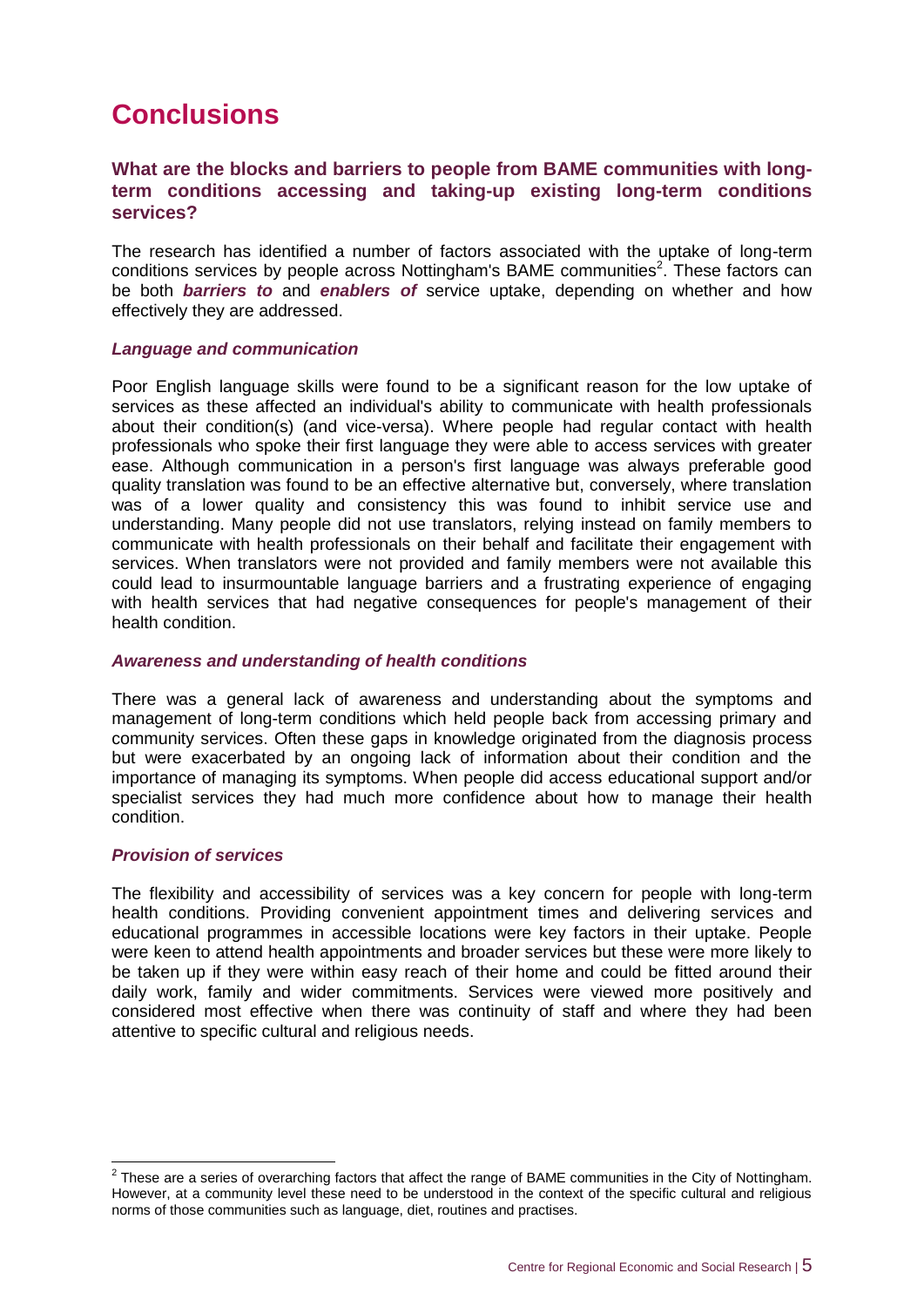#### *Marketing and publicity*

Information about the symptoms and management of long-term conditions was not typically offered to people in their first language and all correspondence relating to appointments, referrals and results was provided in English. This made such information inaccessible to people with poor English literacy but translated material could also be ineffective where people were illiterate in their first language as well, particularly when complex health information needed to be conveyed. Face-to-face contact with services, outreach workers and other native speakers with the same condition was a more effective and preferable way of learning about their condition for many people.

#### *Sources of support*

Although many people still viewed their GP or doctor as being best placed to support them with their health condition other important sources of support were also identified. *Within health services* this included specialist nurses, who tended to have more time to listen to people and provide emotional and practical support relating to their condition. *Beyond health services* this included family members, who played a significant role in providing emotional and practical help with the day-to-day effects of people's health conditions. It also included community resources, such as local community organisations, whose understanding of cultural norms and values created an environment of familiarity and trust where a broad range of help, advice and support could be accessed. Although there was a general lack of awareness of self-help groups, those who did participate in groups were positive about their impact, and many people not currently accessing self-help expressed an interest in getting involved in the future.

Overall, where people were confident and able to access support from a broader range of sources they were generally more effective at managing their condition independently.

#### *Socioeconomic status and discrimination*

Experience of discrimination was very uncommon but people's ability to maintain a healthy lifestyle was often affected by their financial situation. The cost of travel sometimes prevented them from attending health appointments and healthier food was often perceived to be more expensive. Where people had additional caring responsibilities this often limited the time they had available to attend health appointments, engage with wider services and maintain a healthy lifestyle.

#### *Cultural awareness and competency of health professionals*

People were generally happy with professionals' understanding of their language, religious and cultural needs but there were some specific examples where this could be improved. This included understanding the broader diets of different BAME communities and how these were shaped by religious practices and cultural norms, which limit the impact of dietary recommendations. The diabetes educational programme - Juggle - was cited as an example of good practice for its cultural sensitivity in providing bilingual trainers and content that was tailored to reflect the diets of different communities. However, more generally, the expanding diversity of BAME communities in the city is not necessarily reflected in the cultural awareness training that is currently provided to health professionals.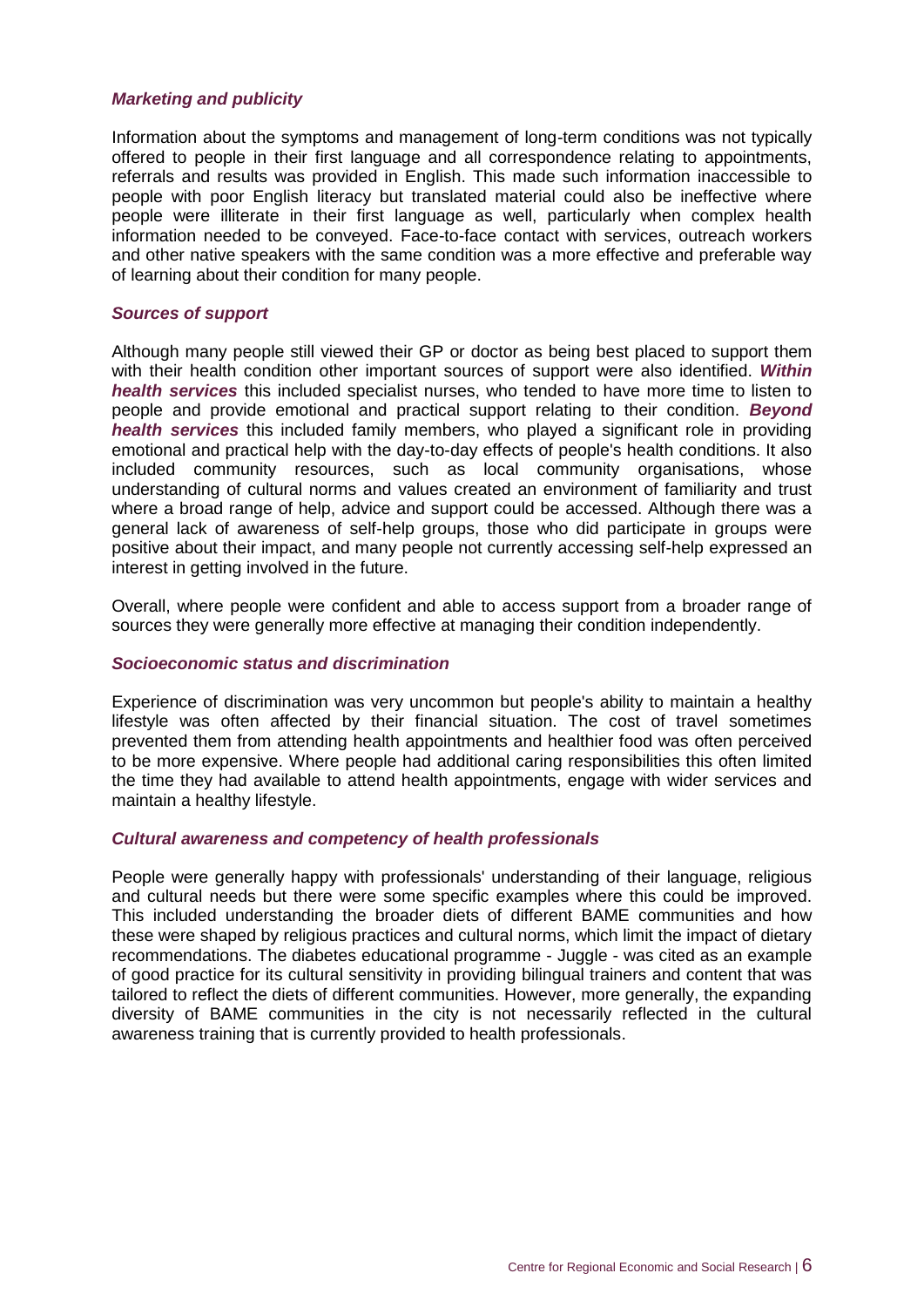## **Recommendations from the research**

### **How should the CCG, GP practices and service providers engage with BAME communities most effectively, including through an asset-based approach?**

The research highlights the importance of co-production: involving people and communities in strategies and services that help them to manage and improve their health. People were most confident about managing their health condition when they were able to access effective support from health professionals in combination with support from family members, community organisations and/or self-help groups. As such, each of these different groups should be considered key stakeholders in the *engagement of* and *support for* people from BAME communities with health conditions.

The CCG's current strategy for developing local 'assets' to support and engage with people from BAME communities with health conditions and their families centres on growing selfhelp. Although there is evidence from the research that self-help groups are effective for the people who use them they are not being accessed very widely at the moment and there are a range of assets that could be utilised more fully. In particular, Nottingham City has a number of longstanding and trusted BAME community representative organisations with considerable *reach into* and *understanding of* the communities they serve. For many people in BAME communities these organisations are a first port of call for culturally sensitive advice, help and support and they are ideally positioned to play a central role in the engagement of BAME communities in co-produced approaches to support long-term health conditions moving forward.

#### **What changes need to be made to the way services are delivered?**

The findings suggest that Nottingham City CCG, with the support of its local statutory partners, have made considerable recent progress in transforming the way people from BAME communities are supported to manage long-term health conditions, in particular diabetes. As such, wholesale changes to the way services are delivered are not required. Rather, we make a number of recommendations about how this progress can be built upon and learning transferred to other service areas, such as respiratory conditions, alongside some specific recommendations for consideration in a number of areas.

#### *Broadening self-help and utilising a wider range of community assets*

The CCG has made good progress developing and implementing asset-based approaches in recent years, in particular through its work with Self-Help Nottingham, but there is potential to broaden the reach and coverage of self-help yet further and raise awareness of self-help opportunities and their benefits. Self-help is most effective when groups reflect the cultural knowledge of the communities that they are targeted at, and run in the heart of local communities to ensure accessibility.

In addition, the CCG could make more effective use of the many BAME community organisations in Nottingham City to engage with harder to reach or seldom heard individuals in these communities and support them with their health needs. However, many of these organisations are very small and operate with limited funds, so any plans to utilise them more widely should be incorporated within wider commissioning and engagement strategies to ensure that their involvement is appropriately resourced.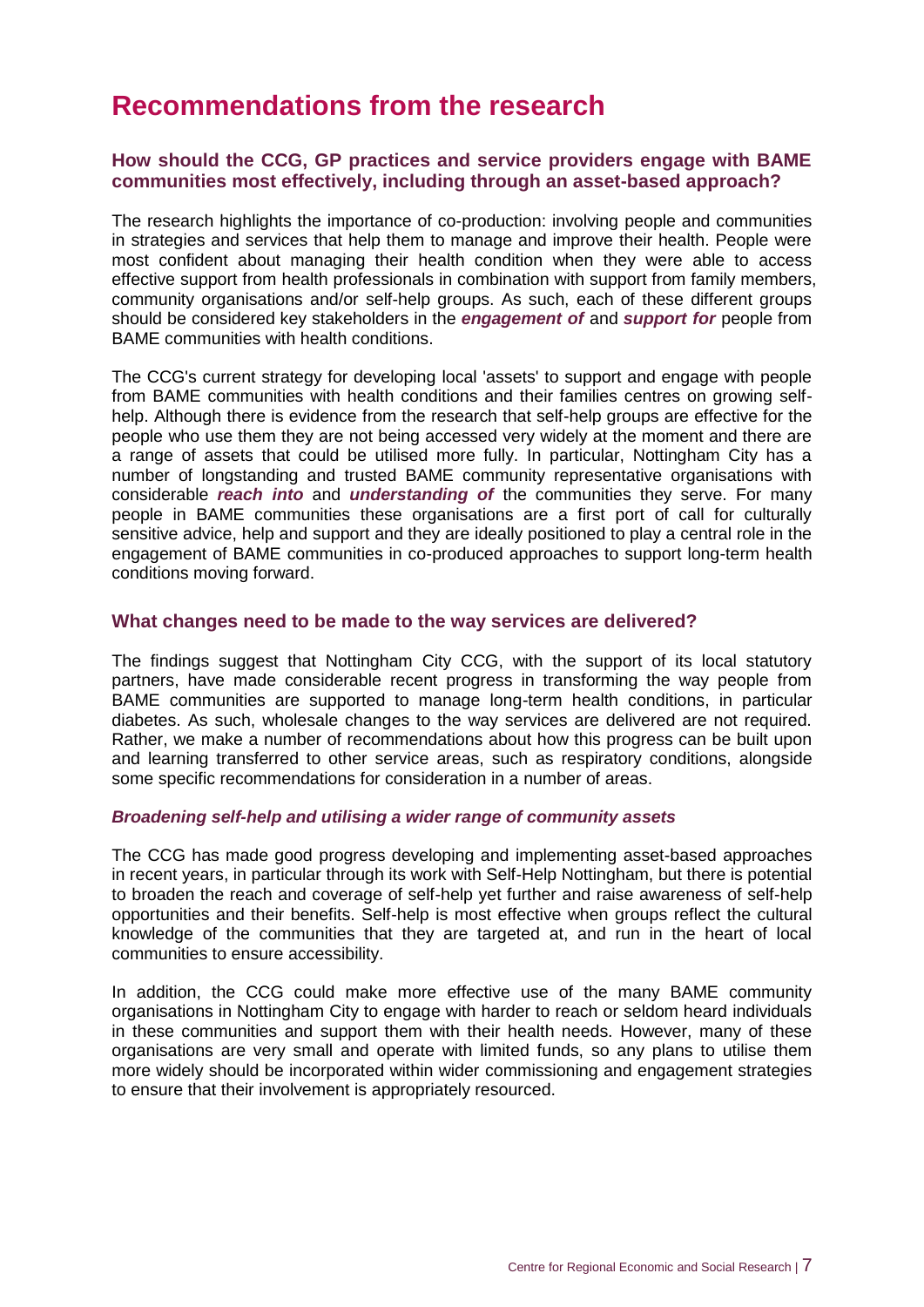#### *Increasing the diversity and improving the cultural competency of the workforce*

The research identified the diversity and cultural competency of the workforce as a barrier that prevented some people from BAME communities engaging with health services effectively. The CCG should therefore consider a contracting approach with its providers that promotes workforce diversity for specific services so that the people delivering services are more representative of the communities they are required to support. Linked to this, people sometimes felt that staff lacked the cultural and religious knowledge and language skills necessary to engage with them effectively. As such, it is recommended that the CCG review with their providers policies around 'cultural competence' training, for although it is mandatory for many staff in health settings it is not updated on a regular basis. Doing so would ensure that cultural competency and awareness is embedded across primary and community services.

#### *Improving awareness and accessibility of primary and community services*

Awareness of primary and community long-term conditions services was generally low. Although most participants engaged with GPs, practice nurses and specialist services in support of their condition, many did not engage with the wider suite of services available to them and did not have sufficient information about how and where to access these services or why they would be beneficial. As such, the CCG should consider a strategy for raising awareness of services from the point at which a diagnosis is made that utilises a variety of channels that are appropriate for the BAME communities they need to target. Rather than written and visual materials, consideration should be given to raising awareness through community organisations and radio, outreach workers and religious leaders.

In addition, the research found that health services and information were often not sufficiently accessible to people and this could limit their ability to engage effectively. This included the language barriers associated with accessing and communicating with health services and health professionals, the formats in which information was communicated, and the physical location of services when people had to travel considerable distances to access them. Overall it was felt that health services would be more accessible if they were better tailored to patients' personal circumstances. As such, the CCG should consider how it can commission more accessible primary and community services in terms of *how* and *where* services are provided.

#### *Monitor uptake of primary and community services*

The CCG is committed to increasing the uptake of primary and community services by people from BAME communities with long-term health conditions. However, data on the ethnicity of service users is not collected routinely or consistently across these services. This limits the ability to analyse and review the uptake of these services generally, or of specific services by specific BAME groups. The CCG and its partners should therefore consider developing a consistent approach to monitoring the ethnicity of service users and regularly analysing uptake of services to identify overall progress and any patterns associated with changes in strategy or service delivery.

### **What are the next steps for commissioners to support a sustained increase in uptake of long-term conditions services by BAME communities?**

As a first step, in response to this research, the CCG will need to consider the implications of the key findings and the extent to which the recommendations above should be taken forward. However, this report also provides an opportunity to reflect on the CCG's overall strategy around asset-based approaches to health and engagement, and the progress made towards embedding an asset-based approach to primary and community services for BAME communities. In the interim report we drew heavily on the work of Morgan (2014) and Hopkins and Rippon (2015) to identify a series of principles against which progress by CCG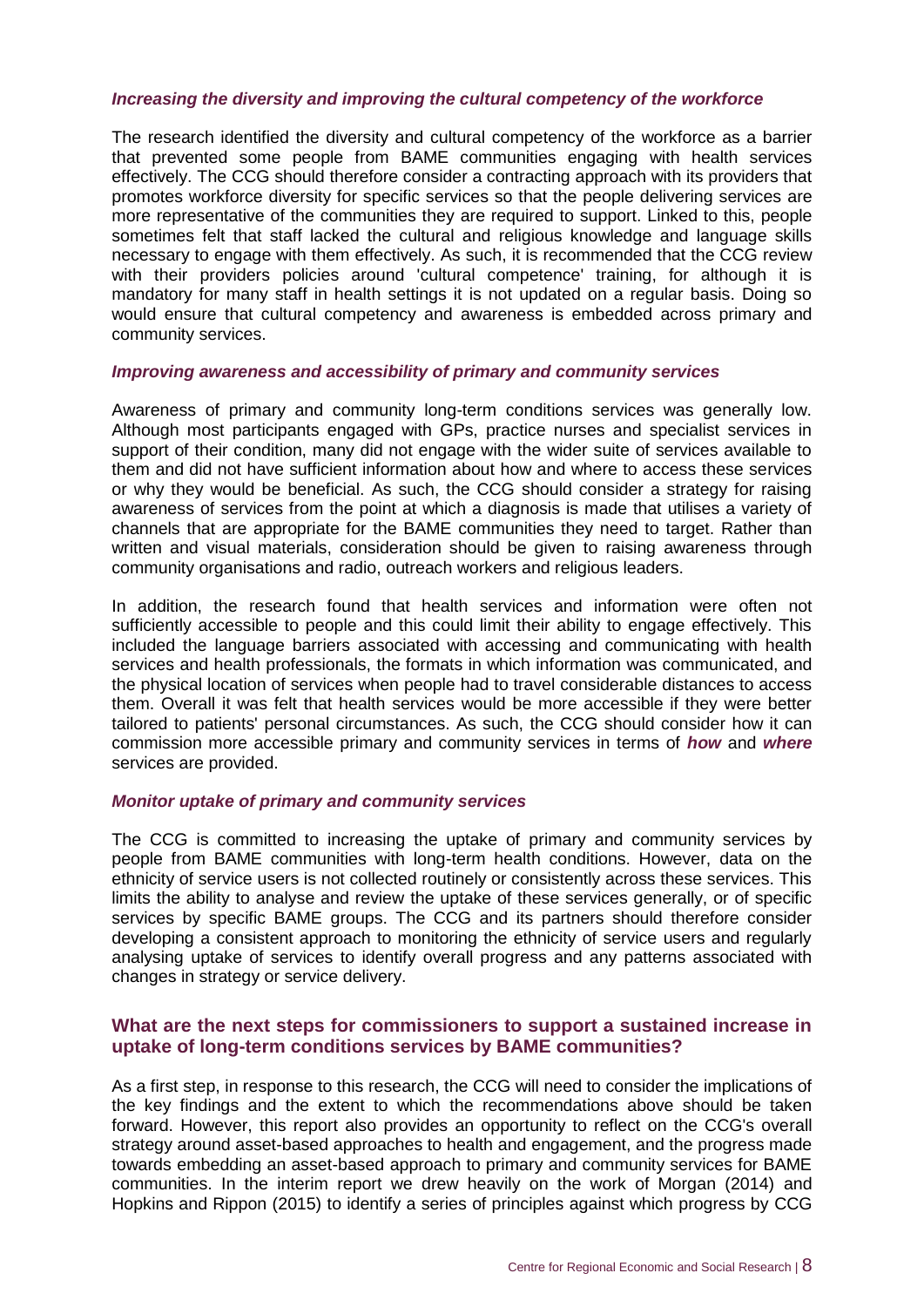and its statutory, voluntary and community sector partners towards implementing an assetbased approach to increasing the uptake of long-term conditions support in Nottingham City by BAME communities could be monitored and evaluated. Figure 1 (overleaf) draws on the key findings from the research to highlight progress against these principles to date and suggest a series of next steps towards greater implementation and integration of assetbased working.